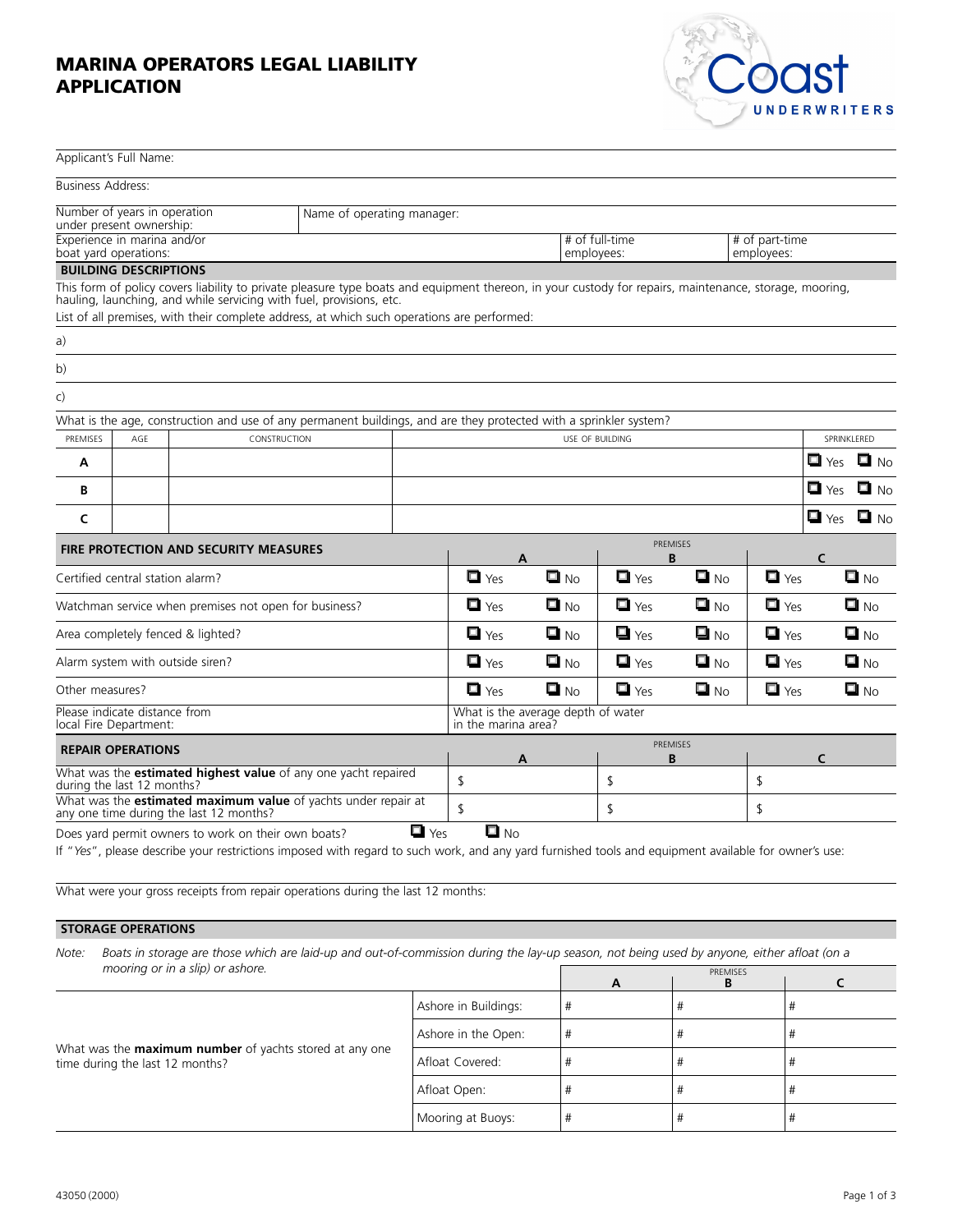|                                                                                                                                                                                                                                                                     |                                                             |                                 | A                 |                                        | PREMISES<br>B      |                   | C                  |  |
|---------------------------------------------------------------------------------------------------------------------------------------------------------------------------------------------------------------------------------------------------------------------|-------------------------------------------------------------|---------------------------------|-------------------|----------------------------------------|--------------------|-------------------|--------------------|--|
|                                                                                                                                                                                                                                                                     |                                                             | Ashore in Buildings:            | \$                | \$                                     |                    | \$                |                    |  |
|                                                                                                                                                                                                                                                                     |                                                             | Ashore in the Open:             | \$                |                                        | \$                 | \$                |                    |  |
| What was the estimated average value of an individual yacht<br>stored during the last 12 months?                                                                                                                                                                    | Afloat Covered:                                             | \$                              | \$                |                                        | \$                 |                   |                    |  |
|                                                                                                                                                                                                                                                                     | Afloat Open:                                                | \$                              | \$                |                                        | \$                 |                   |                    |  |
|                                                                                                                                                                                                                                                                     | Mooring at Buoys:                                           | \$                              | \$                |                                        | \$                 |                   |                    |  |
| What is the period of the customary lay-up in your area:                                                                                                                                                                                                            |                                                             | From:                           |                   | To:                                    |                    |                   |                    |  |
| What were your gross receipts from                                                                                                                                                                                                                                  |                                                             |                                 |                   |                                        | <b>PREMISES</b>    |                   |                    |  |
| \$<br>storage operations during the past 12 months?                                                                                                                                                                                                                 |                                                             |                                 | A                 |                                        | B                  |                   | C                  |  |
|                                                                                                                                                                                                                                                                     |                                                             | Covered Slips:                  | #                 | #                                      |                    | #                 |                    |  |
| How many mooring slips and/or mooring bouys are available for<br>rental?                                                                                                                                                                                            |                                                             | Open Slip:                      | #                 |                                        | #                  | #                 |                    |  |
|                                                                                                                                                                                                                                                                     |                                                             | Mooring at Buoys:               | #                 |                                        | #                  | #                 |                    |  |
| What is the estimated average value of an individual yacht                                                                                                                                                                                                          |                                                             | Covered Slips:                  | \$                |                                        | \$                 | \$                |                    |  |
| moored at such slips or buoys?                                                                                                                                                                                                                                      |                                                             | Open Slip:                      | \$                |                                        | \$                 | \$                |                    |  |
|                                                                                                                                                                                                                                                                     |                                                             | \$<br>Mooring at Buoys:         |                   | \$                                     |                    | \$                |                    |  |
| What were your gross receipts from mooring and slip rental operations during the last 12 months?                                                                                                                                                                    |                                                             |                                 |                   |                                        |                    |                   |                    |  |
| What percentage of members rent slip and/or buoys on a yearly basis?                                                                                                                                                                                                |                                                             |                                 |                   |                                        |                    |                   |                    |  |
| Does the boat owner or marina employee fuel the boats?<br><b>HAULING AND LAUNCHING</b><br>Gross receipts, if any, from hauling and launching<br>(not in conjunction with storage or repair):<br>Describe hauling and launching facilities:                          | Past 12 months?                                             | -S                              |                   | Anticipated?<br>Is the marine railway/ | \$                 |                   |                    |  |
| <b>MISCELLANEOUS</b>                                                                                                                                                                                                                                                |                                                             |                                 |                   | travel lift, etc. certified?           | $\blacksquare$ Yes | $\blacksquare$ No | $\blacksquare$ N/A |  |
| Receipts from provisional sales and other transient   Past 12 months?<br>services including mooring on a seasonal basis:                                                                                                                                            |                                                             |                                 |                   | Anticipated?<br>\$                     |                    |                   |                    |  |
| Do you own or operate any watercraft in connection with marina activities?                                                                                                                                                                                          |                                                             | $\blacksquare$ Yes              | $\blacksquare$ No |                                        |                    |                   |                    |  |
| This form of policy does not cover your liability in respect of any type of commercial craft. If you repair, store or service such vessels in any way, please<br>indicate below, as coverage is available under a different form of policy and at separate premium. |                                                             |                                 |                   |                                        |                    |                   |                    |  |
| Are there any floating docks at any locations?                                                                                                                                                                                                                      | $\blacksquare$ Yes                                          | $\blacksquare$ No               |                   |                                        |                    |                   |                    |  |
| Length at<br>А                                                                                                                                                                                                                                                      | Length at                                                   | В                               |                   | Length at<br>C                         |                    |                   |                    |  |
| Do you sign a "Hold Harmless" agreement (contract)?                                                                                                                                                                                                                 |                                                             | $\blacksquare$ No<br>$\Box$ Yes |                   | If "Yes", please enclose specimen.     |                    |                   |                    |  |
| <b>LIMITS OF LIABILITY</b>                                                                                                                                                                                                                                          |                                                             |                                 |                   |                                        |                    |                   |                    |  |
| This form of policy also covers, under the P & I endorsement, if requested, your liability for third party damage, and third party loss of life and personal injury,<br>when insured boats are being operated by you or your employees.                             |                                                             |                                 |                   |                                        |                    |                   |                    |  |
|                                                                                                                                                                                                                                                                     |                                                             |                                 | A                 |                                        | PREMISES<br>B      |                   | C                  |  |
| Please indicate the limits of liability desired for claims arising<br>out of:                                                                                                                                                                                       | a) Any one accident or<br>occurrence:<br>b) Any one vessel: | \$<br>\$                        | \$<br>\$          |                                        | \$<br>\$           |                   |                    |  |
| Protection and Indemnity Endorsement:<br>\$                                                                                                                                                                                                                         |                                                             |                                 |                   |                                        |                    |                   |                    |  |
|                                                                                                                                                                                                                                                                     |                                                             |                                 |                   |                                        |                    |                   |                    |  |
|                                                                                                                                                                                                                                                                     |                                                             |                                 |                   |                                        |                    |                   |                    |  |